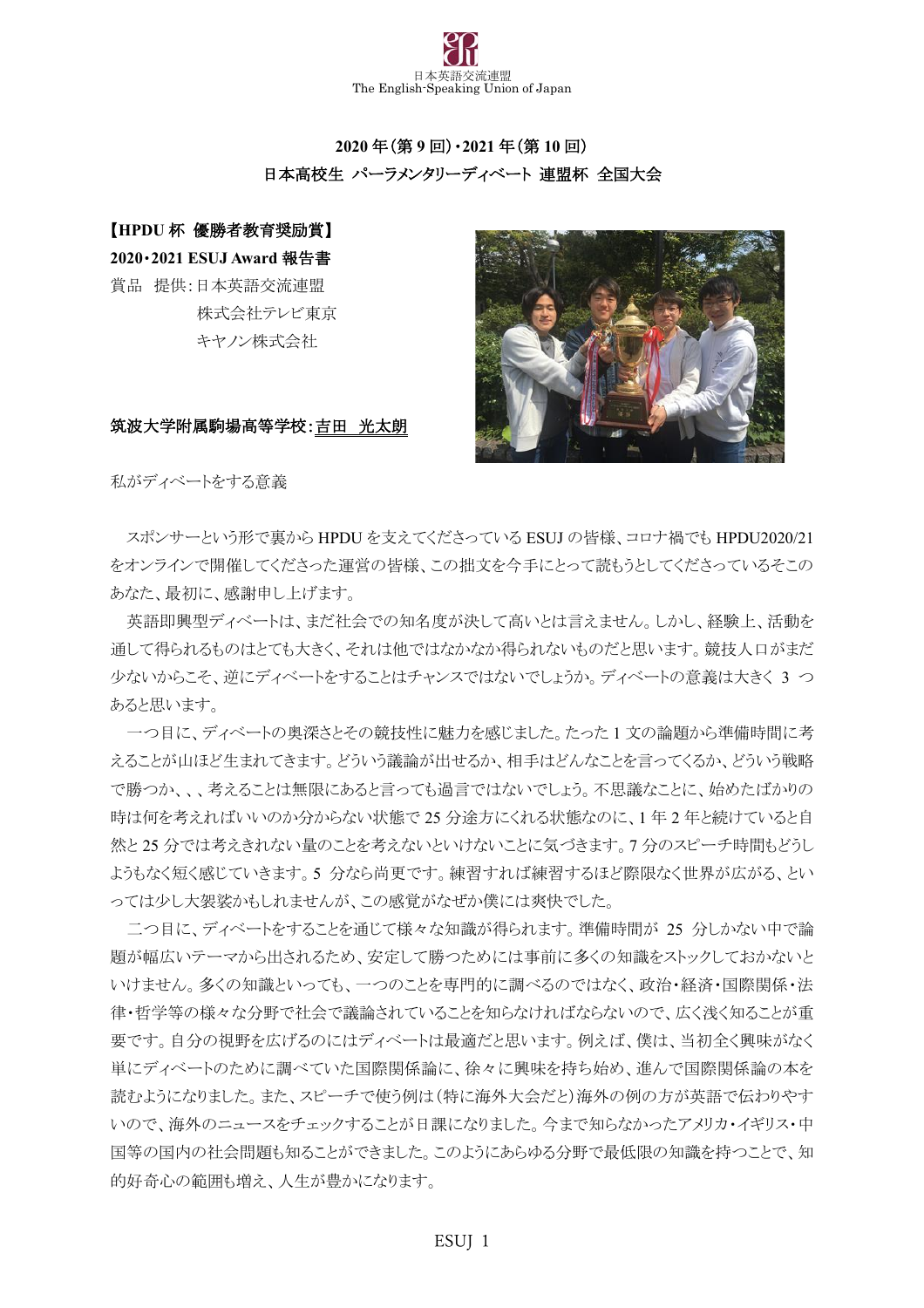# 日本英語交流連盟 The English-Speaking Union of Japan

三つ目に、コミュニティーの暖かさです。例えば、ディベートでは議論がセンシティブな領域に踏み込 むこともその性質上多くあり、誰も傷つくことがないように Equity というこのコミュニティー特有の制度が存 在して、被害者救済・問題の再発防止の取り組みがなされています。さらに、日本にある多くの高校生向 けのディベート大会が、部活の顧問の先生や学校の生徒によるボランティアで運営されています。教員・ 生徒ともに色々な方がディベートへの熱意から、コミュニティーへ積極的に貢献しているのを見ると、自分 もコミュニティーへ恩返しをしなければならないなと強く思わされます。

最後に、2020 年 2021 年と 2 連覇することができたのは、チームメイトの猪倉・蔦川・水谷、顧問の須田 先生、コーチのクリス、その他今までお世話になった数々の方のおかげです。この場を借りて、本当にあり がとうございました。

#### **HPDU Competition 2020**・**2021**

**Co-sponsored by The High School Parliamentary Debate Union & English-Speaking Union of Japan**

### 【**2020**・**2021 ESUJ Award**】

Awarded by English-Speaking Union of Japan (ESUJ)

### <**Champion**> **Kotaro Yoshida: Senior High School at Komaba, University of Tsukuba**

## "Why I Debate"

First of all, I would like to thank ESUJ for supporting HPDU from behind the scenes in the form of sponsors, the administration for organizing HPDU 2020/21 online even with the Corona disaster, and you who are about to pick up and read this article.

English impromptu debate is still not very well known in the society. However, in my experience, there is a great deal that can be gained through this activity, and I believe that this is something that is hard to find elsewhere. Because the number of competitors is still small, on the contrary, debating is an opportunity. I think there are three main reasons for the significance of debate.

First, I was attracted to the depth of debate and its competitive nature. From a one-sentence argument, there is a lot to think about during the preparation time. It would not be an exaggeration to say that there is an infinite number of things to think about, such as what kind of argument you can make, what your opponent will say, and what strategy you can use to win. Strangely enough, when you are just starting out, you don't know what to think about and you are at a loss for 25 minutes, but after a year or two, you naturally realize that you have to think about more than you can in 25 minutes. 7 minutes of speech time seems inexplicably short. The more you practice, the shorter it gets. The more you practice, the more your world expands, and that may be a bit of an exaggeration, but for some reason this feeling was exhilarating for me.